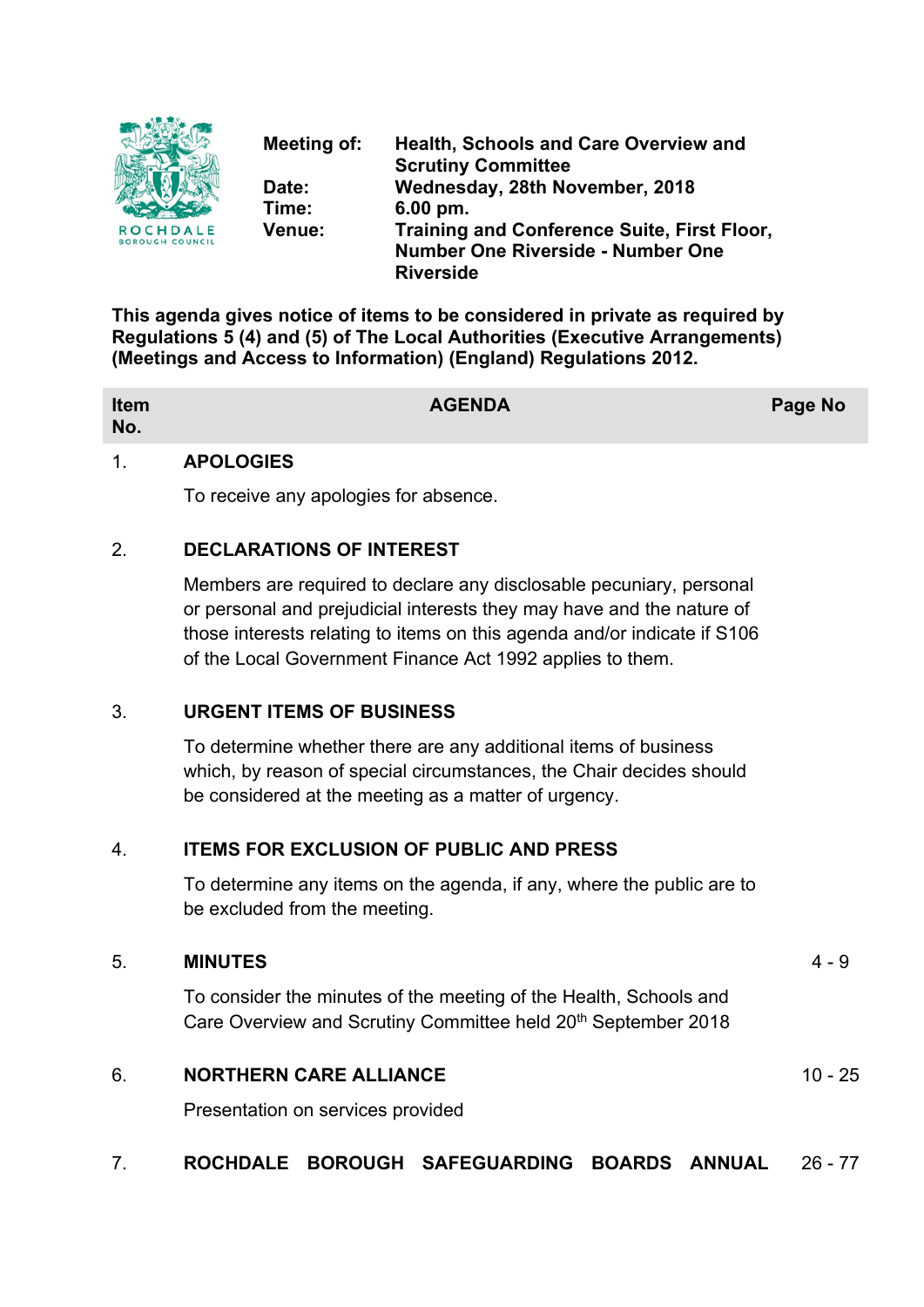## **REPORT 2017/18**

To consider the annual Rochdale Borough safeguarding reports, 2017/18, for children and adults.

#### 8. **ADULT, CHILDREN & PUBLIC HEALTH DIRECTORATE PLANS 2018-19 QUARTER 2 PERFORMANCE UPDATE** 78 - 106

Performance information relating to the second quarter of 2018/2019

### 9. **MARKET OVERSIGHT REPORT** 107 - 125

A Market Oversight report for the second quarter 2018/19

## 10. **JOINT SCRUTINY COMMITTEE FOR PENNINE CARE (MENTAL** 126 - 129 **HEALTH) TRUST**

Minutes of the meeting of the Committee held 4<sup>th</sup> October 2018.

# 11. **JOINT HEALTH OVERVIEW AND SCRUTINY COMMITTEE FOR** 130 - 135 **PENNINE ACUTE HOSPITALS NHS TRUST**

Minutes of the meeting of the Committee held 26<sup>th</sup> June 2018

#### 12. **GREATER MANCHESTER JOINT HEALTH SCRUTINY COMMITTEE SCRUTINY** 136 - 140

Minutes of the meeting of the Committee held 12<sup>th</sup> September 2018.

## 13. **HEALTH, SCHOOLS AND CARE OVERVIEW AND SCRUTINY COMMITTEE WORK PROGRAMME 2018/19**

To note the Committee's Work programme 2018/19

### 14. **2019/20 - 2020/21 SAVINGS PROGRAMME FOR THE INTEGRATED** 141 - 146 **HEALTH & SOCIAL CARE POOLED FUND**

The Committee is asked to scrutinise savings proposals, which were considered by the Integrated Commissioning Board on 27th November 2018.

## 15. **EXCLUSION OF PRESS AND PUBLIC**

To consider that the press and public be excluded from the remaining part of the meeting pursuant to Section 100(A)4 of the Local Government Act 1972 on the grounds that discussions may involve the likely disclosure of exempt information as defined in the provisions of Part 1 of Schedule 12A to the Local Government Act 1972 and public